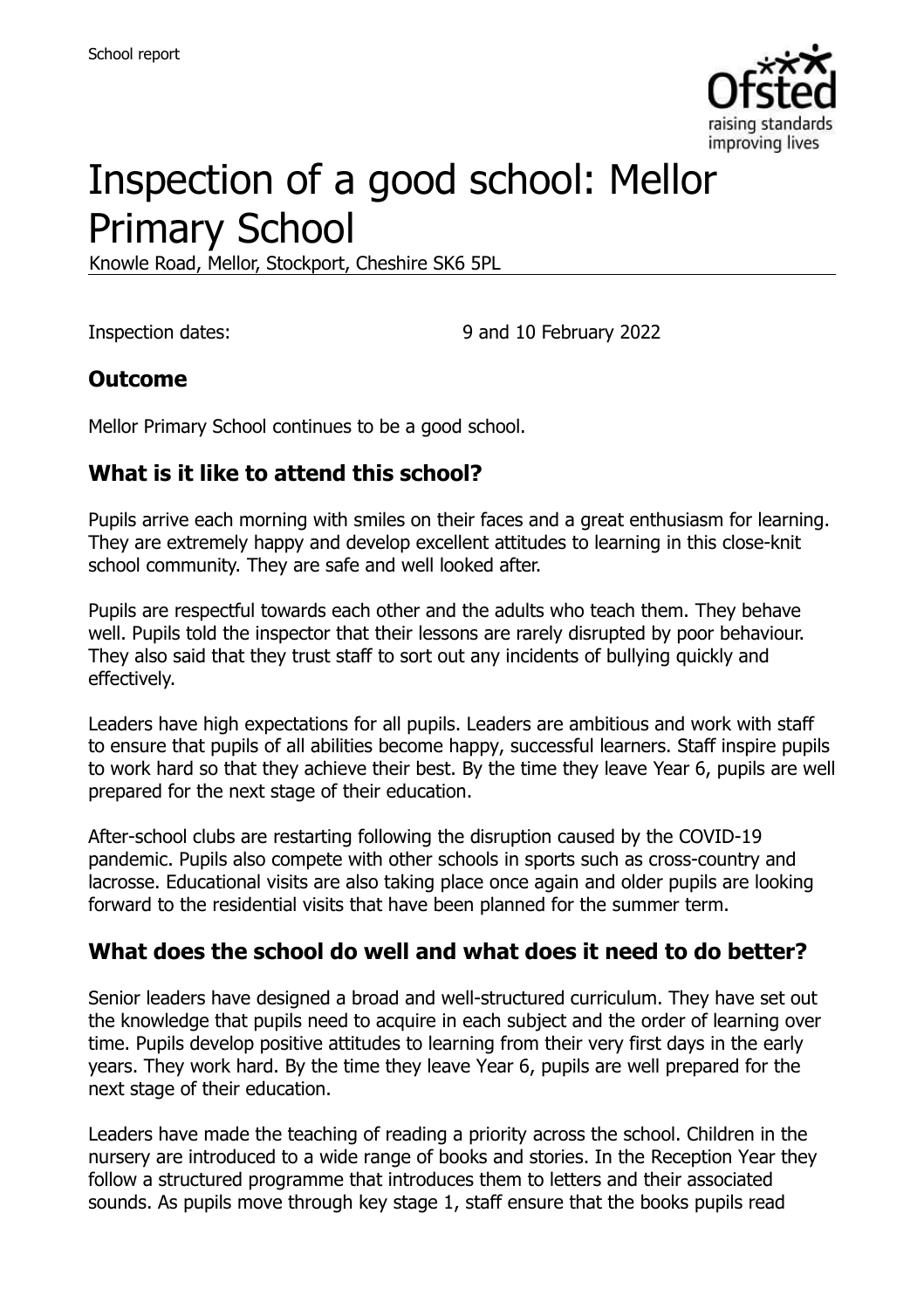

closely match the sounds that they know. Staff make regular checks on the progress that pupils are making. They ensure that effective support is put in place so that pupils keep up with this key aspect of their learning. Many older pupils read widely and often. They understand the importance of reading in helping them to learn across subjects.

Leaders have put effective systems in place to identify pupils with special educational needs and/or disabilities (SEND). The early identification of learning difficulties helps staff to provide support that is specific to each pupil's needs. As a result, pupils with SEND are able to access the same curriculum as other pupils.

Subject leaders are knowledgeable and enthusiastic about their curriculum areas. In most subjects, they have a good understanding of the strengths and the areas that need to be improved. However, in some subjects, leaders are at an early stage of checking how well the curriculum is helping pupils to gain the knowledge that they need. This is also the case with the curriculum in the early years. Leaders are, therefore, unsure if the curriculum is being delivered as it should be, or if children and pupils are achieving as well as they can.

Leaders provide many opportunities for pupils to develop their interests and talents. Many pupils are learning a musical instrument and the school choir is performing once again, following the easing of the COVID-19 restrictions. Staff use the extensive grounds to plan activities that build pupils' resilience. Pupils learn about risk-taking and enjoy the unique challenges that learning in the outdoor environment provides.

Trustees bring relevant experience and a wide range of expertise to their role. They are actively involved in school life, and are effective in holding leaders to account. They ask questions of leaders that help them to understand the school's strengths and the areas that require further improvement.

Staff are overwhelmingly positive about working at the school. They said that leaders are supportive and provide them with good training and development opportunities. Every member of staff who responded to the staff survey said that they are proud to work at the school.

Parents and carers are highly supportive of the school. Many of those who responded to Ofsted Parent View described the school as warm and welcoming.

# **Safeguarding**

The arrangements for safeguarding are effective.

Staff receive regular safeguarding training. They know the pupils and their families extremely well. Staff know what to do and who to turn to if they have any concerns about a pupil's well-being. Pupils are taught how to stay safe online. They told the inspector that they could talk to any member of staff about a problem or worry.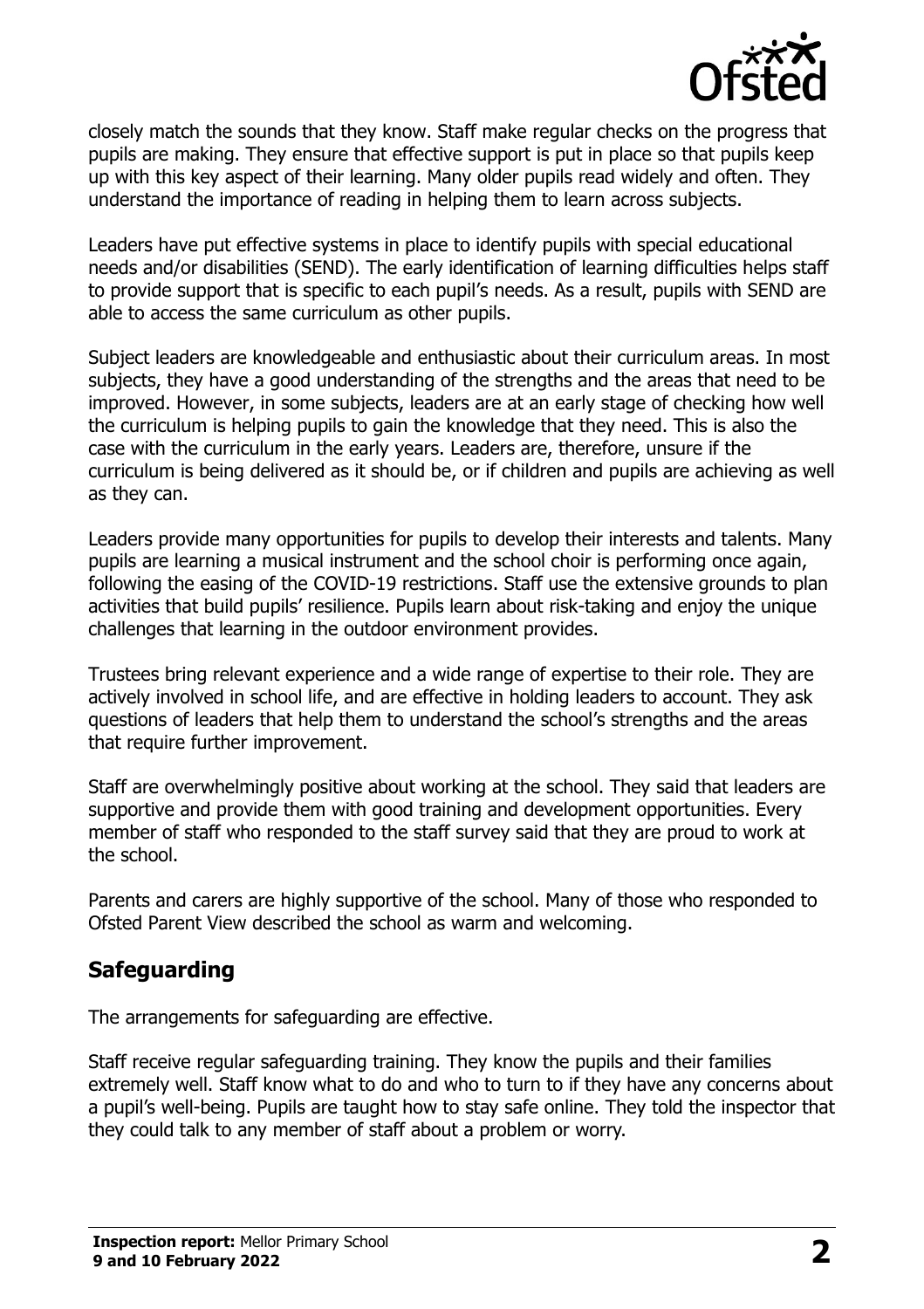

# **What does the school need to do to improve?**

# **(Information for the school and appropriate authority)**

In some subjects, leaders have not checked how well the curriculum is being implemented. As a result, they do not have a full understanding of what is going well and what needs to be improved. This also stops them from knowing if the curriculum is helping children in the early years and pupils from Year 1 to Year 6 to learn all that they should. Leaders should ensure that effective systems are in place to check the quality of education in all key stages, so that children in the early years and pupils across the school acquire the knowledge that they need in order to achieve as well as they can.

### **Background**

When we have judged a school to be good, we will then normally go into the school about once every four years to confirm that the school remains good. This is called a section 8 inspection of a good or outstanding school, because it is carried out under section 8 of the Education Act 2005. We do not give graded judgements on a section 8 inspection. However, if we find evidence that a school would now receive a higher or lower grade, then the next inspection will be a section 5 inspection. Usually this is within one to two years of the date of the section 8 inspection. If we have serious concerns about safeguarding, behaviour or the quality of education, we will deem the section 8 inspection as a section 5 inspection immediately.

This is the second section 8 inspection since we judged the school to be good in April 2013.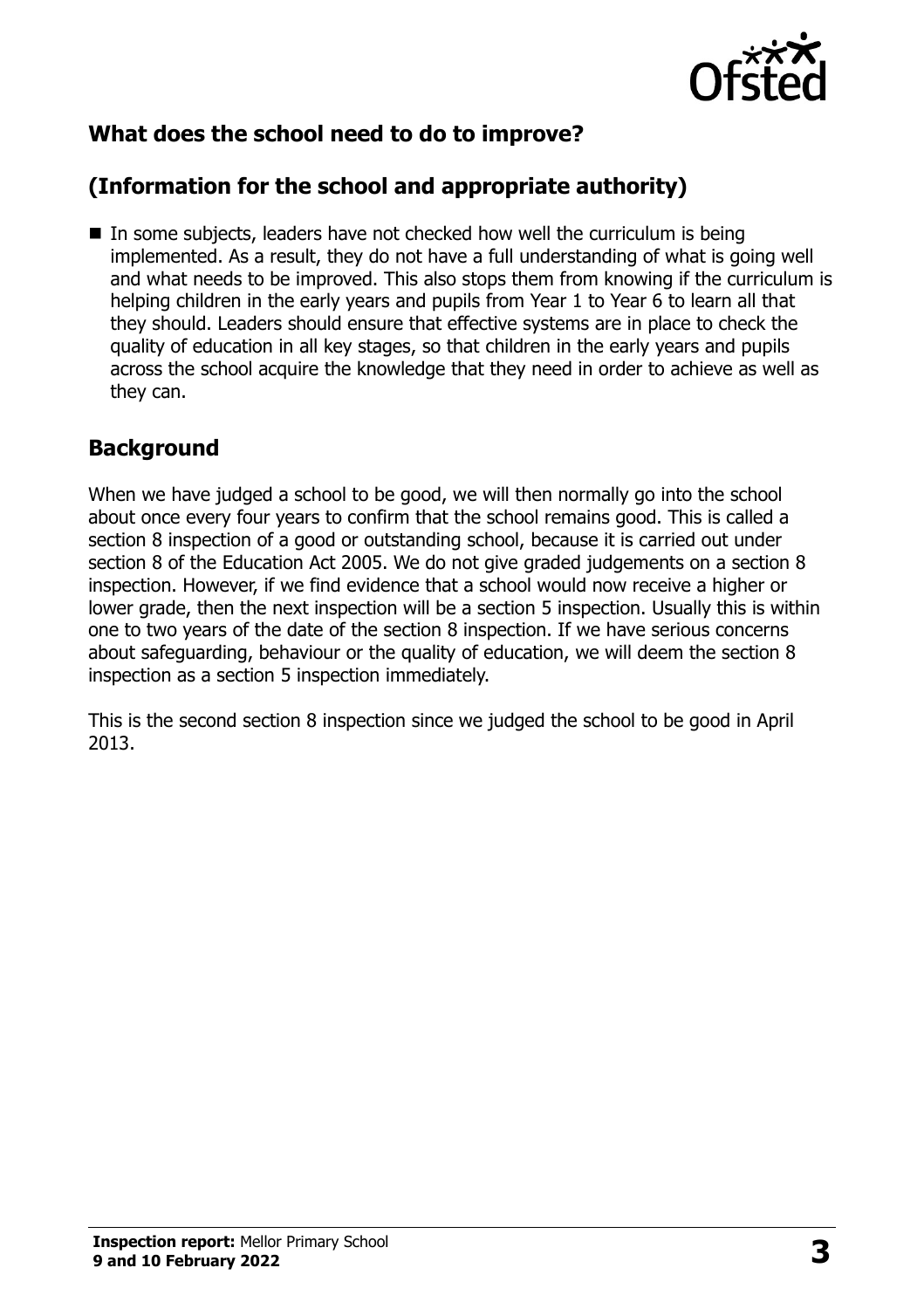

#### **How can I feed back my views?**

You can use [Ofsted Parent View](https://parentview.ofsted.gov.uk/) to give Ofsted your opinion on your child's school, or to find out what other parents and carers think. We use information from Ofsted Parent View when deciding which schools to inspect, when to inspect them and as part of their inspection.

The Department for Education has further [guidance](http://www.gov.uk/complain-about-school) on how to complain about a school.

If you are the school and you are not happy with the inspection or the report, you can [complain to Ofsted.](https://www.gov.uk/complain-ofsted-report)

#### **Further information**

You can search for [published performance information](http://www.compare-school-performance.service.gov.uk/) about the school.

In the report, '[disadvantaged pupils](http://www.gov.uk/guidance/pupil-premium-information-for-schools-and-alternative-provision-settings)' refers to those pupils who attract government pupil premium funding: pupils claiming free school meals at any point in the last six years and pupils in care or who left care through adoption or another formal route.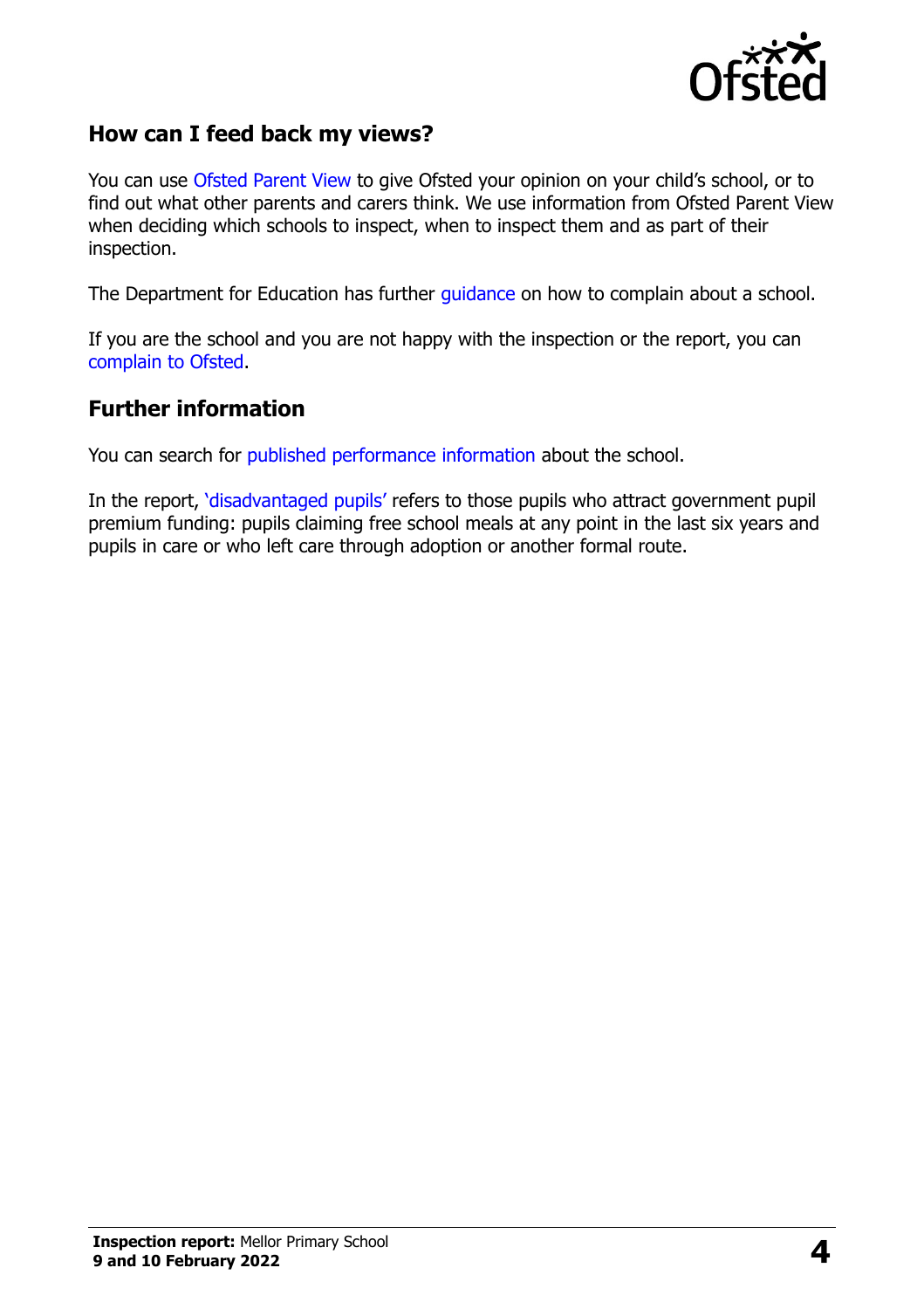

### **School details**

| Unique reference number             | 137542                                                               |
|-------------------------------------|----------------------------------------------------------------------|
| <b>Local authority</b>              | Stockport                                                            |
| <b>Inspection number</b>            | 10211257                                                             |
| <b>Type of school</b>               | Primary                                                              |
| <b>School category</b>              | Academy converter                                                    |
| Age range of pupils                 | 3 to 11                                                              |
| <b>Gender of pupils</b>             | Mixed                                                                |
| Number of pupils on the school roll | 230                                                                  |
| <b>Appropriate authority</b>        | Board of trustees                                                    |
| <b>Chair</b>                        | David Hoult                                                          |
| <b>Headteacher</b>                  | Jim Nicholson                                                        |
| Website                             | www.mellor.stockport.sch.uk                                          |
| Date of previous inspection         | 24 January 2017, under section 8 of the<br><b>Education Act 2005</b> |

# **Information about this school**

■ The school does not make use of any alternative provision.

#### **Information about this inspection**

- This was the first routine inspection the school received since the COVID-19 pandemic began. The inspector discussed the impact of the pandemic with leaders and has taken that into account in his evaluation of the school.
- The inspector met with school leaders to discuss the school's self-evaluation and improvement plans.
- The inspector looked at safeguarding policies and the checks that leaders make on adults who work at the school.
- The inspector held a meeting with four trustees, including the chair of the trust board.
- The inspector carried out deep dives in early reading, mathematics, and art and design. He also looked at leaders' planning in other subjects. As part of this process, the inspector met with subject leaders, visited lessons, spoke with pupils, spoke with teachers, listened to pupils reading and looked at work in their books. The inspector also looked at curriculum plans in other subjects.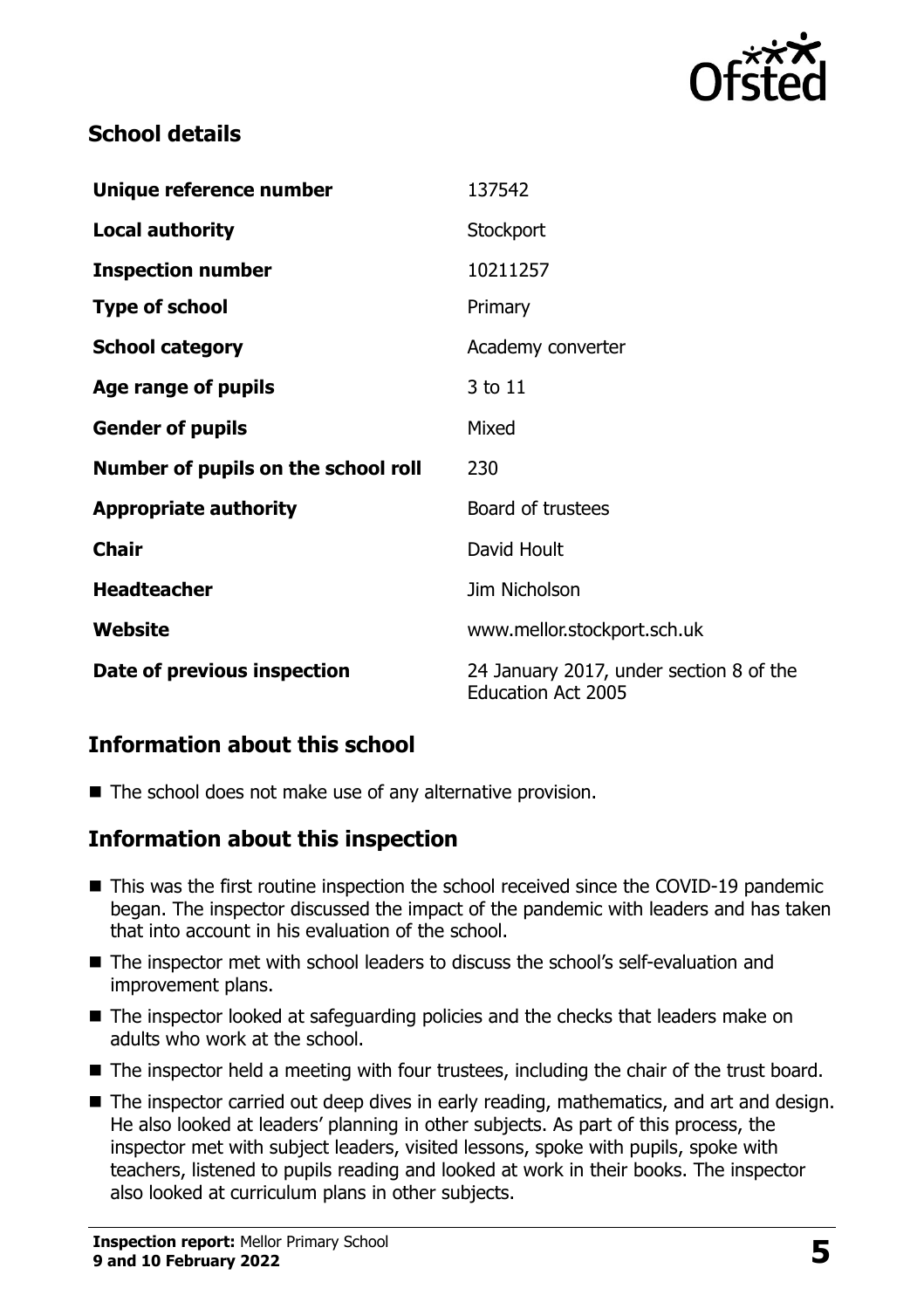

■ The inspector considered the responses to Ofsted Parent View and the responses to the staff and pupil surveys.

#### **Inspection team**

Paul Tomkow, lead inspector **Her Majesty's Inspector**